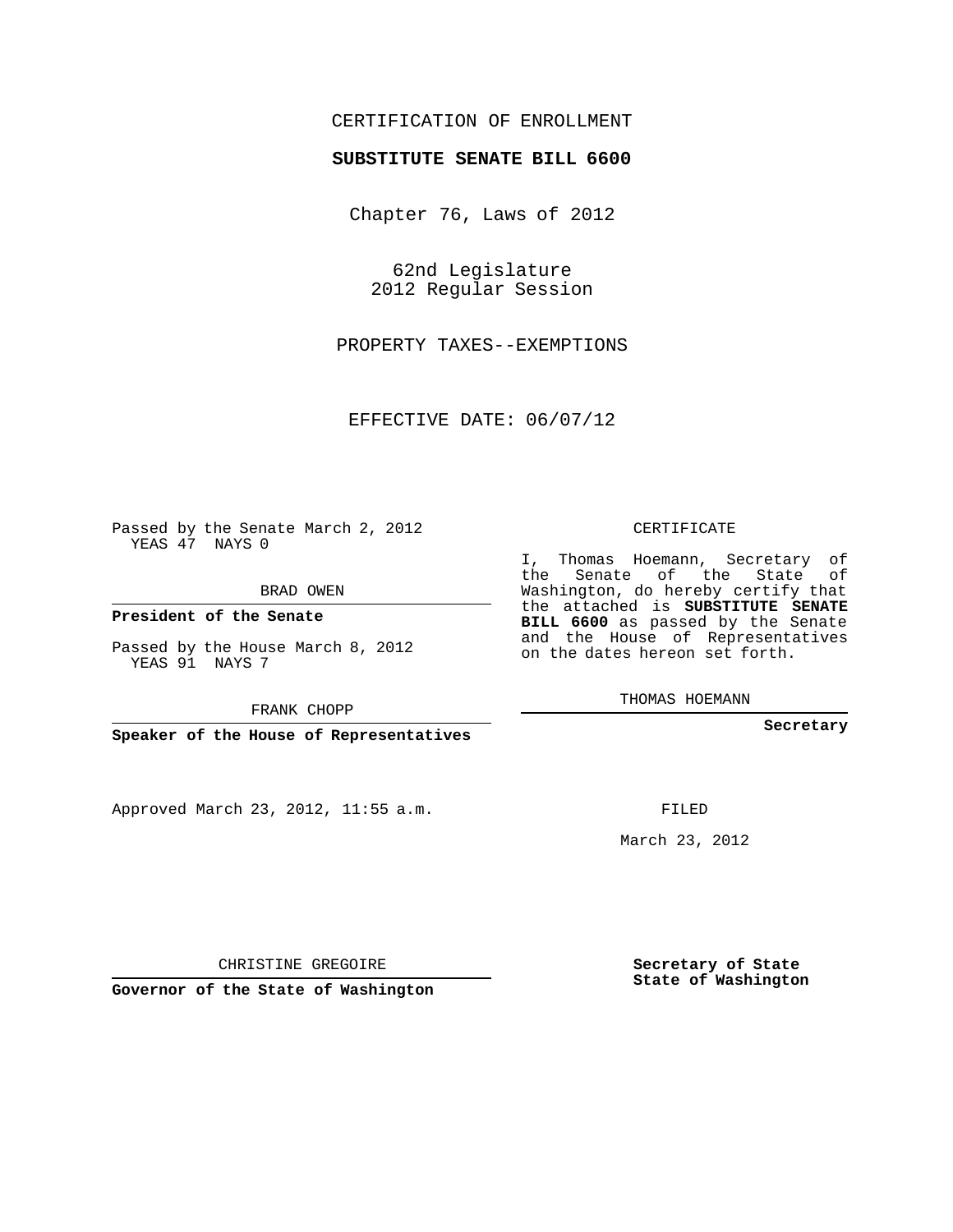## **SUBSTITUTE SENATE BILL 6600** \_\_\_\_\_\_\_\_\_\_\_\_\_\_\_\_\_\_\_\_\_\_\_\_\_\_\_\_\_\_\_\_\_\_\_\_\_\_\_\_\_\_\_\_\_

\_\_\_\_\_\_\_\_\_\_\_\_\_\_\_\_\_\_\_\_\_\_\_\_\_\_\_\_\_\_\_\_\_\_\_\_\_\_\_\_\_\_\_\_\_

Passed Legislature - 2012 Regular Session

**State of Washington 62nd Legislature 2012 Regular Session By** Senate Ways & Means (originally sponsored by Senator Eide) READ FIRST TIME 02/27/12.

 AN ACT Relating to extending property tax exemptions to property used exclusively by certain nonprofit organizations that is leased from an entity that acquired the property from a previously exempt nonprofit organization; and amending RCW 84.36.031.

5 BE IT ENACTED BY THE LEGISLATURE OF THE STATE OF WASHINGTON:

 6 **Sec. 1.** RCW 84.36.031 and 2006 c 305 s 2 are each amended to read 7 as follows:

 (1) Except as provided otherwise in subsection (2) of this section, property leased, loaned, sold with the option to repurchase, or otherwise made available to organizations described in RCW 84.36.030  $((above - shall))$  is not  $((be))$  exempt from taxation.  $((However,))$ 

12 (2) Property ((that)) remains eligible for the exemption under RCW 13 84.36.030, if:

14 (a) The property is owned by an organization exempt under RCW 15 84.36.020 or 84.36.030 ((may)) that loans, leases, or rents the 16 property to another organization for the ((same)) exempt purposes ((as 17 set out)) provided in RCW 84.36.030; or

18 (b) The property is owned by an entity formed exclusively for the